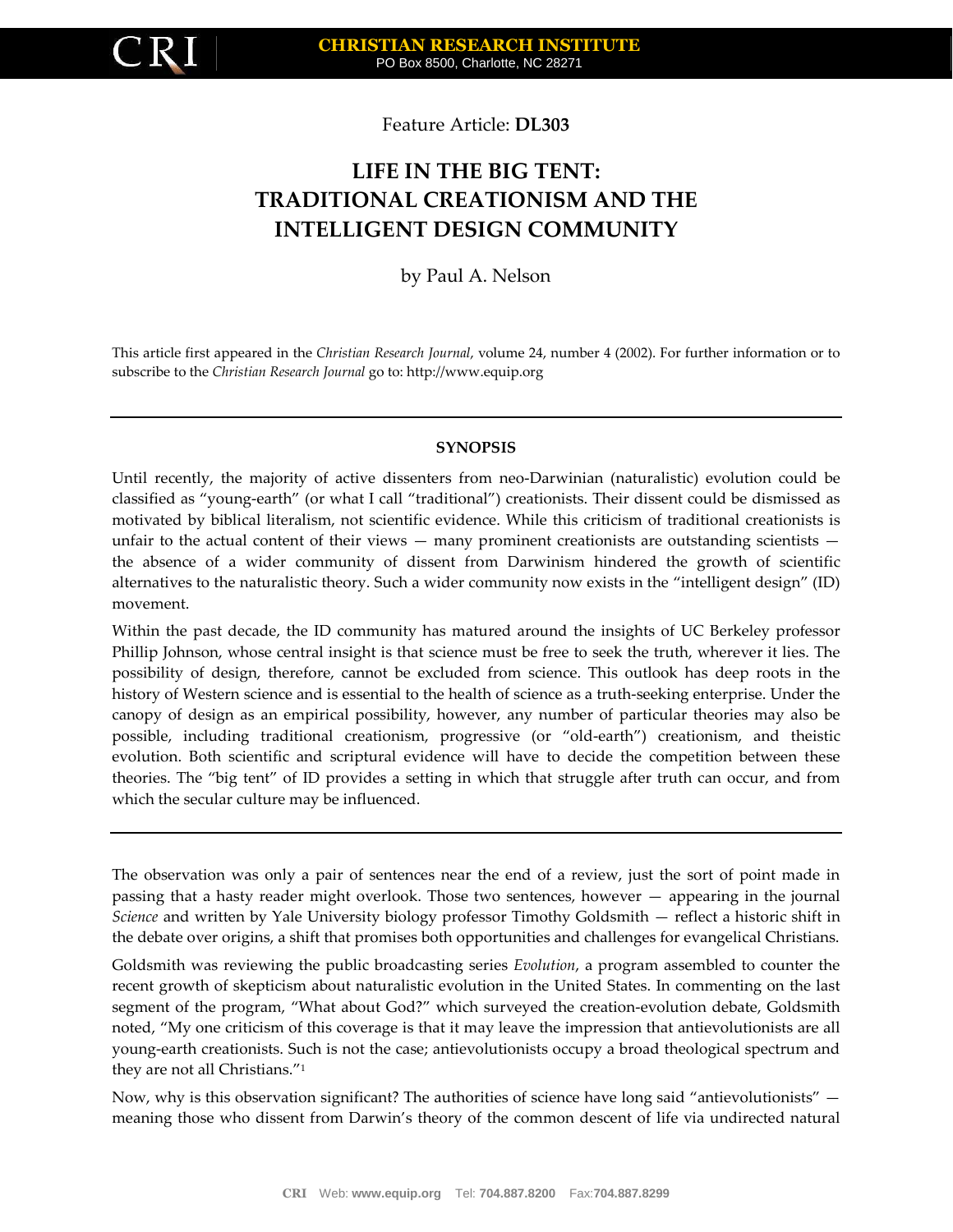causes — are simply Protestant fundamentalists whose literal reading of Genesis cannot allow them to accept the obvious truth of evolution. From the 1960s to the early 1990s, such persons primarily would have occupied the categories of "antievolutionist" or "creationist." I shall term this group "traditional creationists," meaning anyone who thinks that God directly created everything in six 24-hour days, several thousand years ago.<sup>2</sup>

Over the past decade, however, the demographics of dissent from neo-Darwinian evolution have changed dramatically. In some discussions on university campuses or Internet listserves, traditional creationists now find themselves distinctly in the minority among skeptics of neo-Darwinism. Although they have grown accustomed to scorn from evolutionary scientists, traditional creationists may be unhappy to discover that their own allies (other anti-Darwinians) regard them as poor cousins visiting from the trailer park — sincere but somewhat embarrassing folk, whose unsophisticated manners and naíve beliefs should be kept quietly in the background when others are talking about science.

One might say, nevertheless, such is the price of success. What creationists have sought throughout the twentieth century is an open-ended debate about the truth of Darwinian evolution. That debate has now arrived in the emergence of the "intelligent design" (ID) movement. As Goldsmith noted, one can no longer accurately characterize dissenters from Darwinian evolution strictly as "young-earth" creationists. In this article, I shall briefly recount the history of this shift, locating it (in large measure) in the work of the UC Berkeley law professor Phillip Johnson. I then explain that, while it may prove unsettling to many Christians, the growth of a broader debate about evolution and creation can actually be seen as a boon for those struggling to discern the proper relationship between science and faith, how to understand the Book of Genesis, and how to defend the Christian worldview in a hostile secular culture. Life in the "big tent" of the intelligent design community certainly requires a period of acclimation, but Christians — in particular, traditional creationists — should welcome their new ID surroundings.

#### **THE LAW PROFESSOR ON SABBATICAL IN LONDON**

Let's begin with some history. The year 1987 marks a noteworthy turning point in the American debate over the science and philosophy of origins. In that year, a long cultural battle that had begun more than a quarter century earlier (with Henry Morris and John Whitcomb's classic *The Genesis Flood* in 1961) appeared to many onlookers to have come decisively to an end when the *Edwards v. Aguillard* decision of the U.S. Supreme Court declared "creation-science" to be a religious belief. As University of Wisconsin historian Ronald Numbers explains in his recent survey, *Darwinism Comes to America*, the publication of *The Genesis Flood* had sparked the rapid growth of "creation-science," as it came to be called. It emphasized a young earth, a global flood, separately created kinds of animals and plants, and a specially created Adam and Eve as the progenitors of humankind.<sup>3</sup> In 1963, the Creation Research Society (CRS) was founded to articulate these ideas. The CRS quickly gathered a membership of hundreds of scientists, and, in 1964, it began to publish a quarterly research journal. In 1970, the CRS brought out the biology textbook *Biology: A Search for Order in Complexity* in an attempt to provide an alternative "model" for the teaching of biology in public schools. In 1972, Henry Morris left a professorship at the Virginia Polytechnic Institute to establish the Institute for Creation Research (ICR) in San Diego, which, through its publications and lectures, vigorously promoted the "two model" approach.

It was, however, the legislative efforts of creation science supporters to mandate equal time for creation science in state science education that really ignited the national controversy. Alarmed by the passage of "balanced treatment" laws in Arkansas and Louisiana in 1981, a coalition of civil liberties, scientific, and religious groups formed to combat the spread of creationism. In 1982, Federal Judge William Overton declared the Arkansas balanced treatment law unconstitutional in *McLean v. Arkansas Board of Education*; but it was the 1987 Supreme Court opinion, *Edwards v. Aguillard*, that seemed to shut the door permanently on creationism (at least as admissible dissent in public school science teaching). Creation science, said the Court, is "the religious belief that a supernatural being created humankind." The teaching of a particular religious belief in public schools violates the First Amendment, and thus "balanced treatment" laws have no genuine secular purpose.<sup>4</sup>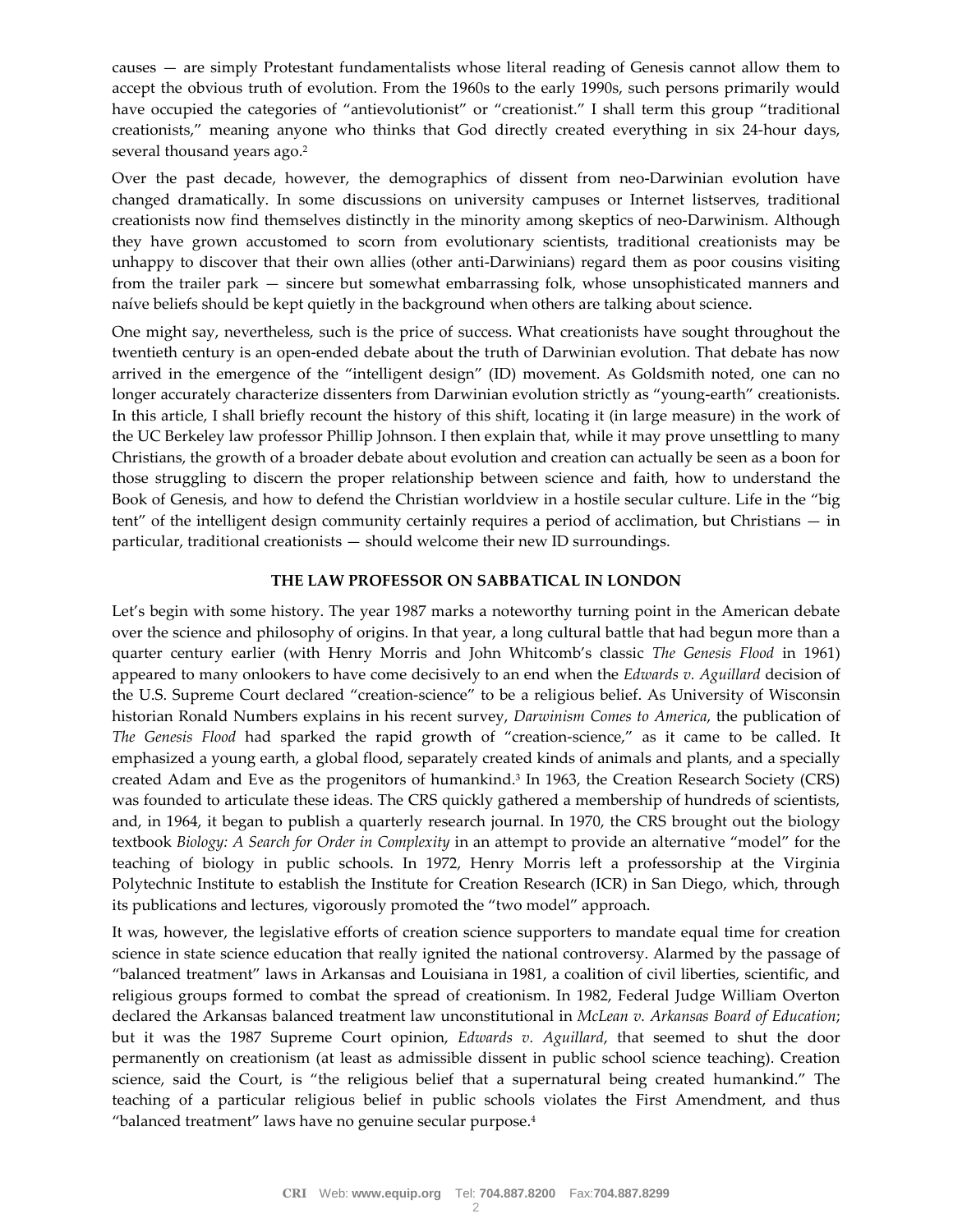The "two-model" approach to the origins controversy was now dead. Shortly after the decision was handed down, the late Stephen Jay Gould, a leader of the anticreation coalition, observed, "We who have fought this battle for so many years were jubilant. The Court, by ruling so broadly and decisively, has ended the legal battle over creationism as a mandated subject in science classrooms."<sup>5</sup>

*Edwards v. Aguillard* seemingly had ended the public debate over origins. A revolution from an unexpected quarter, however, was about to occur. In 1987, Phillip Johnson, a professor of law at the University of California, Berkeley, was taking a year's sabbatical in London, England. Every day on the walk to his office, he passed a bookshop where Richard Dawkins's *The Blind Watchmaker* and Michael Denton's *Evolution, A Theory in Crisis* were on sale. Curious, Johnson bought the books and read them through. He noticed immediately that the ostensible issues of *Edwards v. Aguillard* were not the real issues at all.

The creationists in Louisiana never had a chance. Because of the way "science" was defined in the debate, the very possibility of evidence against Darwinian evolution had been excluded at the outset. Reading the *amicus* briefs in *Edwards v. Aguillard*, such as that filed by the National Academy of Sciences (the most prestigious group of scientists in the nation), Johnson discovered that what had been presented as the ground rules of science had tilted the playing field irrevocably in favor of Darwinian evolution. In *Darwin on Trial*, the influential book that grew out of his 1987 insights, Johnson wrote, "The Academy thus defined 'science' in such a way that advocates of supernatural creation may neither argue for their own position nor dispute the claims of the scientific establishment."<sup>6</sup>

The key issue, Johnson recognized, was neither the literal truth of Genesis nor the merits of "creation science." *It was whether there could be, even in principle,* any *evidence against Darwinian evolution or in favor of design by an intelligence*. Was science allowed to consider the possibility of intelligent design? Johnson saw that if science were forbidden by its own rules even to look in the direction of intelligent design, the evidence, *whatever it might be,* would be irrelevant. Any science that is not free to pursue the truth could be only a blind enterprise, unable to see the testimony of nature.

Despite appearances, this was in some ways a far more radical critique than the traditional creationism of the "two-model" approach. Many creationists advocated a philosophy of science according to which any discipline that deals with historical events is not really *science*, with the same standing as experimental disciplines such as physics or chemistry. ICR biochemist Duane Gish, for instance, argued in 1985 that, *by definition*, traditional creationism was not science at all: "Creation is, of course, unproven and unprovable and thus cannot be considered as fact. It is not subject to test by the ordinary methods of experimental science — observation and falsification. It thus does not, in a strict sense, even qualify as a scientific theory."<sup>7</sup> Nor does evolution qualify as science, Gish and other traditional creationists hastened to add.

Johnson rejected this philosophical dichotomizing. Definitions of science, he argued, could be contrived to exclude any conclusion we dislike or to include any we favor. It was not a coincidence, after all, that the definition promoted by the ACLU and the National Academy of Sciences placed creationism outside the province of science. We should rather be asking, Johnson urged, a more fundamental question: *What do we have reason to think is true?*

*Darwin on Trial* laid out these arguments and provided the philosophical core for a research community that had already begun to form in the 1980s around such books as *The Mystery of Life's Origin*. 8 In June 1993, Johnson invited several of the (mostly younger) members of that community to a conference at the California beach town of Pajaro Dunes. Present were scientists and philosophers who themselves would later become well known, such as biochemist Michael Behe, author of *Darwin's Black Box* (1996); mathematician and philosopher William Dembski, author of *The Design Inference* (1998) and *Intelligent Design* (1999); and developmental biologist Jonathan Wells, author of *Icons of Evolution* (2000). Of the 14 participants at the Pajaro Dunes conference, only three (microbiologist Siegfried Scherer of the Technical University of Munich, paleontologist Kurt Wise of Bryan College, and me) could be seen as traditional creationists. Moreover, theological diversity marked the meeting: in addition to the expected presence of evangelicals, Behe was Roman Catholic; Wells was a member of the Unification Church; and one participant — paleontologist David Raup of the University of Chicago — was an agnostic.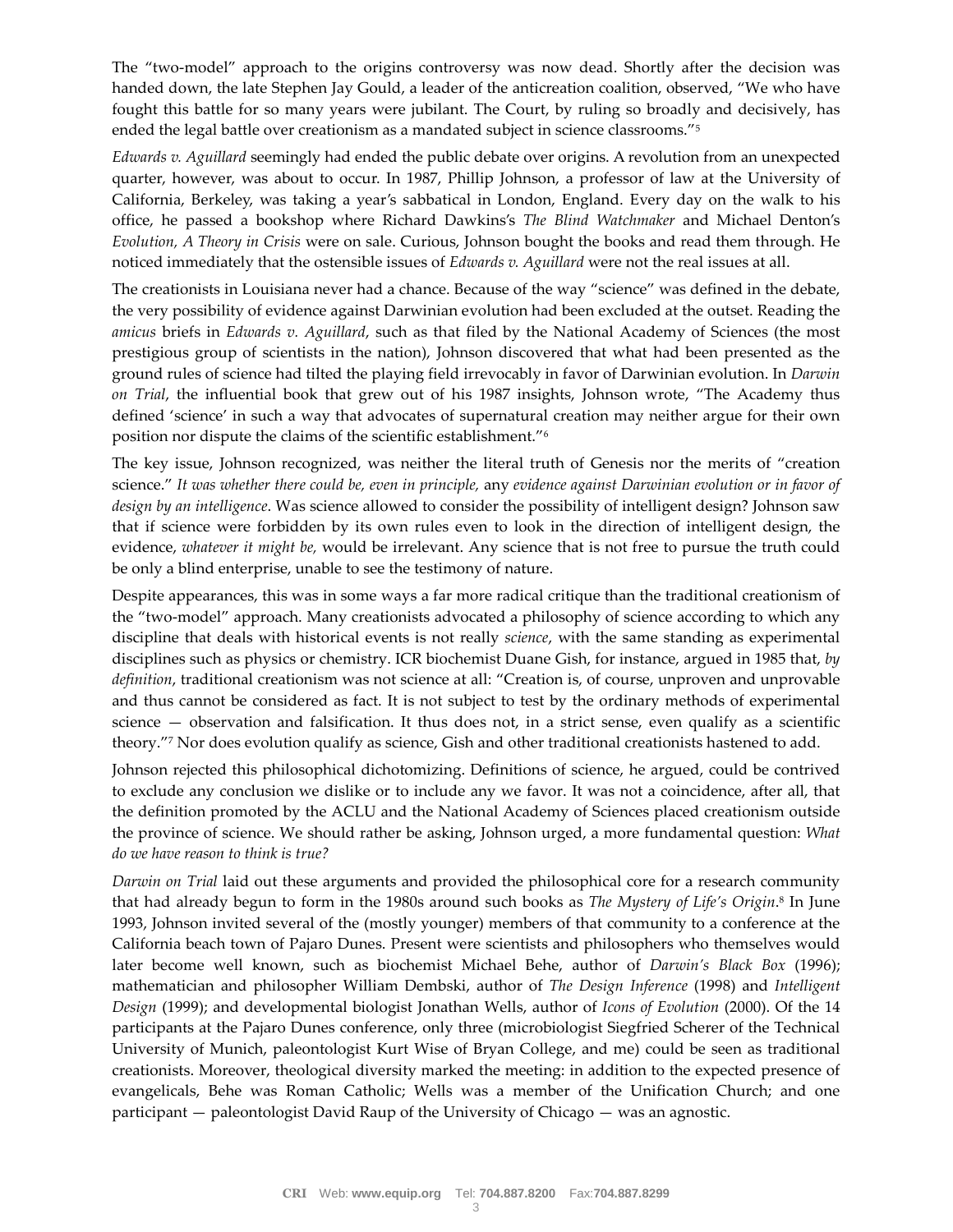Pajaro Dunes thus became a model for what has come to be known as the "intelligent design movement." Unlike other science and faith organizations (such as the traditional creationist CRS or the moderate American Scientific Affiliation [ASA]), no statement of faith was required at Pajaro. What united the participants (with the possible exception of Raup) was a deep dissatisfaction with neo-Darwinism and its naturalistic philosophical foundation and an interest in scientifically exploring the possibility of design.

Johnson's revolution was simplicity itself. Since the middle of the nineteenth century, our scientific understanding of origins, he argued, has been saddled with a particular philosophy  $-$  naturalism.<sup>9</sup> Now, naturalism might be true, but it might also be false. The wise course of action for science, therefore, is not to assume naturalism's truth but to let the evidence speak for itself. If someone is interested in discovering the truth and wants to take a fresh look at the evidence, then that person is welcome to join the community. The admission price is minimal: *one need only allow for the possibility of design.*

#### **GOD'S FREEDOM AND THE LOGIC OF DESIGN**

What Johnson had noticed was revolutionary in one respect, but profoundly historical (i.e., deeply rooted) in another. The word "science" in its original sense did not entail naturalism — the doctrine that only natural causes are admissible in an explanation. Instead, "science" referred to *knowledge*, from the Latin word for "knowledge," *scientia*. We *know* all sorts of things: the atomic number of gold (79), the diploid chromosome number of *Homo sapiens* (46), and the distance from the earth to the sun (93 million miles). We also know that someone constructed Stonehenge, that e-mail messages have authors, that missing valuables may well have been stolen, and that it is possible that intelligence exists in others besides humans. If we can *know*, as we surely do, that an intelligence generated the information contained in the lines of the poem "Stopping by the Woods on a Snowy Evening," then might it be possible that an intelligence composed the original information-rich DNA sequences in organisms? Yes — and in that *yes* lies the falsity of naturalism as a philosophy of science.

The founders of Western science did not know about DNA, but they certainly knew, as Thoreau famously quipped, that something was afoot when "a trout was in the milk." It is genuine *scientia* (knowledge) that a stone will fall to the ground when it is released; but it is also genuine *scientia* that a letter has an author. It would be absurd to say that only the first  $-$  physical regularity  $-$  counts as knowledge, whereas the second — intelligent design — does not. Robert Boyle or Isaac Newton would have laughed at such a suggestion.

Newton and Boyle also held a conviction about God's freedom as author of the world, and here we return to the matter of traditional creationism within the tent of the intelligent design community. In his treatise, *A Free Inquiry into the Vulgarly Received Notion of Nature*, an argument against the naturalism of his time, Robert Boyle concluded by stressing God's freedom to create as He pleased: "God is a most free agent, and created the world not out of necessity but voluntarily, having framed it as he pleased and thought fit at the beginning of things, when there was no substance but himself and consequently no creature to which he could be obliged, or by which he could be limited."<sup>10</sup>

If the author of the world acted freely, then we will need to discover what He did by enlisting our intellectual labor (including the labor of interpreting the Bible). Johnson saw that allowing for the possibility of design as special divine action (for instance, God creating human beings directly) meant that one must also allow for *other* possibilities, such as God electing, if He so chose, to use an evolutionary process that was itself designed. "I believe," Johnson wrote, "that a God exists who could create out of nothing if He wanted to do so, but He might have chosen to work through a natural evolutionary process instead."<sup>11</sup> God could have created everything in six 24-hour days — or not. *The fundamental point is to allow for the possibility of design.* The *scientific narrative* of design — when God acted, and how — might capture any number of competing theories. We would have to see. Such narrative would need to be discovered, and an answer might be a long, and possibly painful, time in coming.

This point can be expressed by a pair of diagrams (Figure 1 and Figure 2):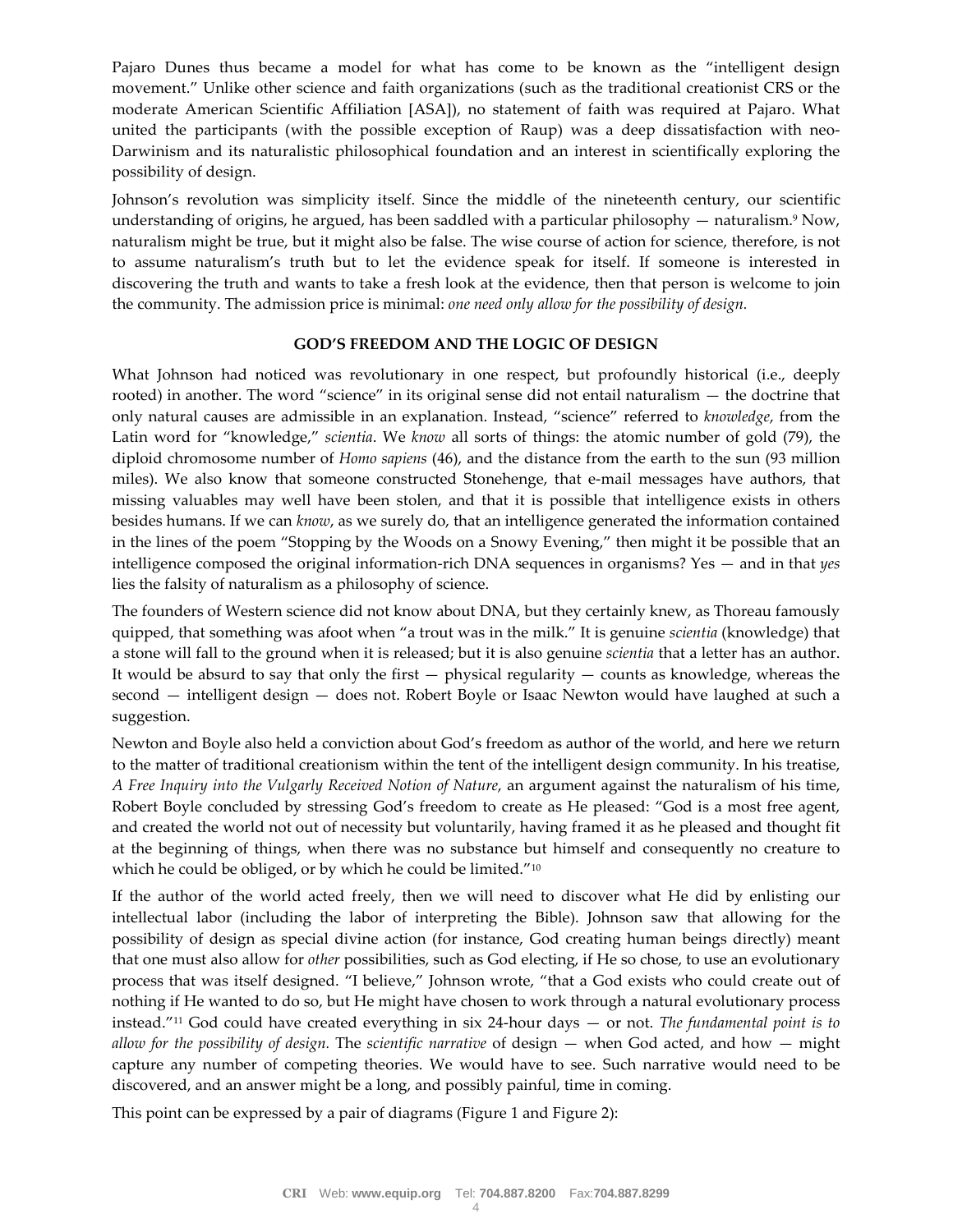## INTELLIGENT DESIGN



Figure 1

## INTELLIGENT DESIGN



Figure 2

Consider the first diagram. If traditional creationism (the circle) is true, then so too, by logical implication, is intelligent design (the box). Any specially created world would necessarily be a designed world, but *the reverse is not the case.* Because of God's freedom to create as He pleases, design might be true while traditional creationism is false. A second diagram, where other theories of God's action (e.g., progressive or "old earth" creation) are possible within the larger box of design, illustrates this point.

Some prominent traditional creationists are unhappy with what they perceive to be the dangerously wide content of ID. "This approach, even if well-meaning and effectively articulated," writes ICR President Emeritus Henry Morris, "will not work! It has often been tried in the past and has failed, and it will fail today."<sup>12</sup> The inclusion of progressive creation and theistic evolution as design possibilities (Figure 2, above) is, in Morris's view, a weakness, not a strength, of the ID community.<sup>13</sup> Morris argues that pantheism and New Age ideas might also fit comfortably within the big tent of design, a sure sign that the ID community has been much too broadly defined to be of any value for Christians.

Other Christian critics have taken just the opposite tack, stressing that the ID community is little more than "creationism in designer clothing." The big tent is an illusion, erected for public relations purposes, and under the fancy inclusive language one finds (as before) the same old-fashioned interventionist creationism. "Does the intelligent design movement," asks one such critic, Howard Van Till, "have a chance? From my perspective, No. Not until it is willing to place its theological and philosophical cards on the table so that its foundational presuppositions may be opened to public scrutiny and evaluation."<sup>14</sup>

### **THE PROMISE OF DESIGN**

The attentive reader will have noticed that both of these critics of ID have settled views on which scientific narrative of design is true: six-day, young earth creation for Morris; the "fully-gifted" evolutionary scenario for Van Till.<sup>15</sup> A greater contrast in scientific perspectives among Christians is hard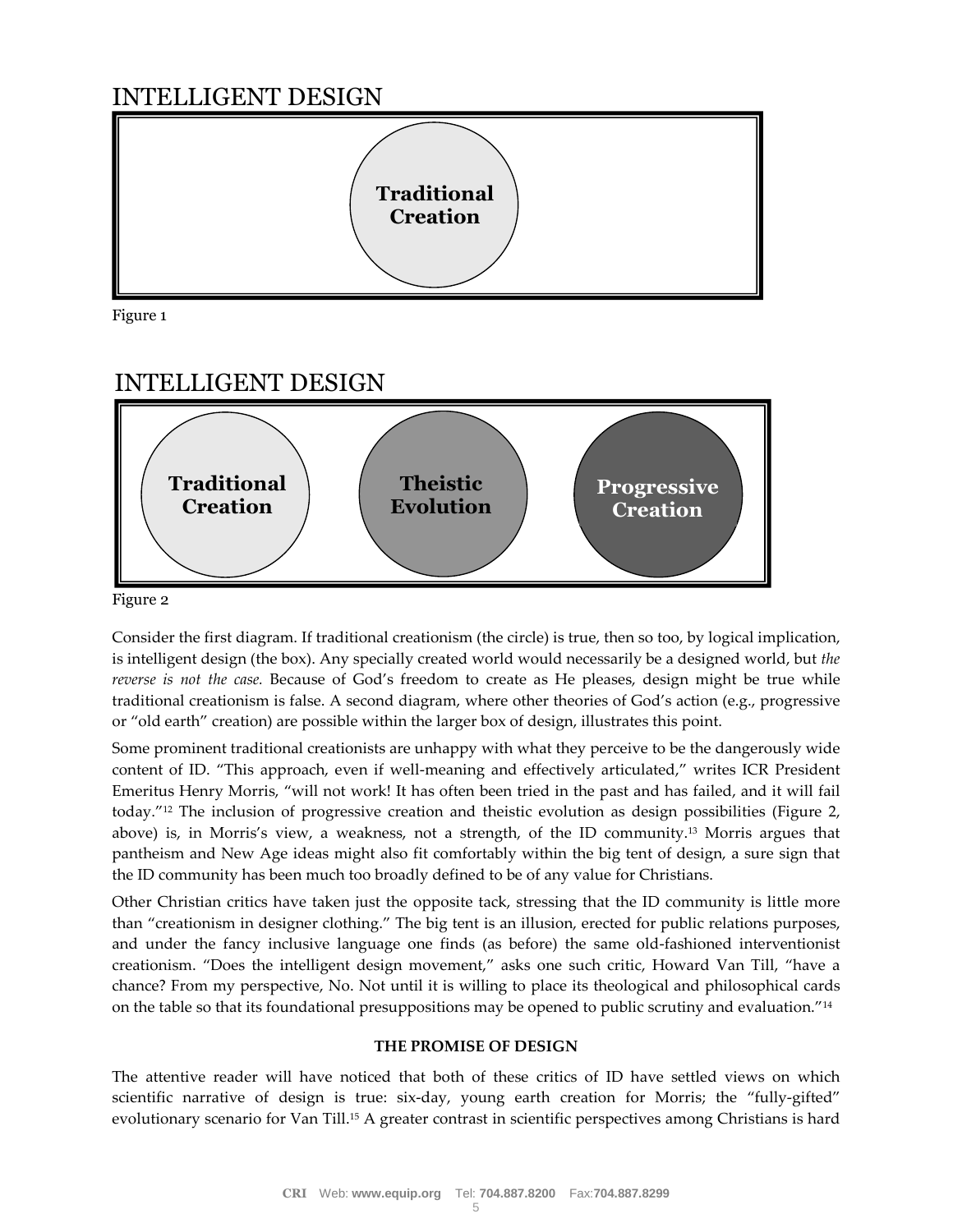to imagine. Neither Morris nor Van Till has much, or any, interest in talking to his counterpart, whom each sees as hopelessly in error and doing severe damage to the cause of Christianity.

Despite this, *both Morris and Van Till affirm the First Article of the Apostles' Creed:* "I believe in God the Father Almighty, maker of heaven and earth." A cynic might say, given the very different meanings Morris and Van Till attach to those 12 words, the intersection of their joint affirmations is empty, but the cynic would be wrong. More than enough content in the First Article exists to distinguish its affirmation from the naturalism held by most scientists. However much Morris and Van Till may despise each other's positions, both believe God designed the universe and brought it into existence for His pleasure and purposes.

That theological commonality  $-$  namely, God is the Author of the Universe, in whatever way He chose to act — has a secular counterpart in the philosophy of science: *intelligent design is possible*.16 Now, the mere possibility of design may seem a modest claim, but for the majority of the scientific community it is a deeply radical breach of the rules. The whole point of methodological naturalism is to keep ID well outside of the province of science. *Everything* within the ID box (see Figure 2) offends the philosophical naturalist. If some members of the big tent of design (e.g., theistic evolutionists) appear acceptable to the naturalistic mainstream of science, it is only because of political expediency. If theistic evolutionists were the only people to occupy the ID position, however, they would not be spared the scorn now directed mainly at traditional creationists. At the moment, the latter simply present an easier target.

"But theistic evolution is still an incoherent theory for any orthodox Christian," the reader may protest. Yes, very likely that's the case, I want to say (as a traditional creationist), but does that mean I have nothing to learn from my theistic evolutionary brother or sister? *Not at all.* Every position within the ID tent faces real scientific and theological difficulties. In a fair competition between design *simpliciter* and naturalism, design wins hands down; but it would be the height of blind pride to say that any particular design theory has taken the day, solved its outstanding puzzles, and now needs to sweep away only the last bits of confusion residing in the minds of the unpersuaded.

Do traditional creationists have a geological or geophysical theory capable of explaining all radiometric data? *No* — which is exactly the reason the ICR and CRS are pouring resources into the problem.<sup>17</sup> Do progressive (or "old earth") creationists have a theologically satisfactory understanding of the origin of so-called "natural evil" (e.g., parasites, many of which have complex life cycles that are amazing examples of intricate design)? *No* — and many progressive creationists even seem unaware that such problems exist. Have theistic evolutionists sorted out the grave explanatory hurdles facing current theories of evolution to which they wish to attach God as author? *No* — and over the past few decades, the shortcomings of evolutionary theories have grown much worse. Do evangelical exegetes agree on how best to interpret Genesis 1–11? *No* — and the controversies that have raged for nearly two centuries, if not longer, show no signs of abating.<sup>18</sup>

In short, humility on all sides is in order  $-$  but so is joyful confidence. What is the fastest way for any design theorist to discover what's wrong with his or her theory of origins and how that theory might be improved? *Talk to someone who shares the foundational design premise, but disagrees about the details.* "As iron sharpens iron, so one man sharpens another" (Prov. 27:17). The promise of the big tent of ID is to provide a setting where Christians (and others) may disagree amicably, and fruitfully, about how best to understand the natural world, as well as Scripture. In a recent article on the interpretation of Genesis 1– 11, theologian R. C. Sproul wrote that the issue is "both neglected to our peril and elevated to a degree of importance it does not deserve."<sup>19</sup> The issue is often elevated too high, said Sproul, because Christians historically have affirmed not any *particular* theory of earth history, but rather God's authorship of the universe: "I believe in God the Father Almighty, maker of heaven and earth." The issue cannot be neglected, however, because the Bible does speak unequivocally of creation and the evidence of God's authorship in nature.

As painful as it may sometimes be, Christians must continue the struggle to understand the relationship between science and faith. The existence of a research community where design is taken seriously and where all inquirers are welcome means that the ongoing struggle need not be solitary. It may even turn out to be a tremendous adventure.